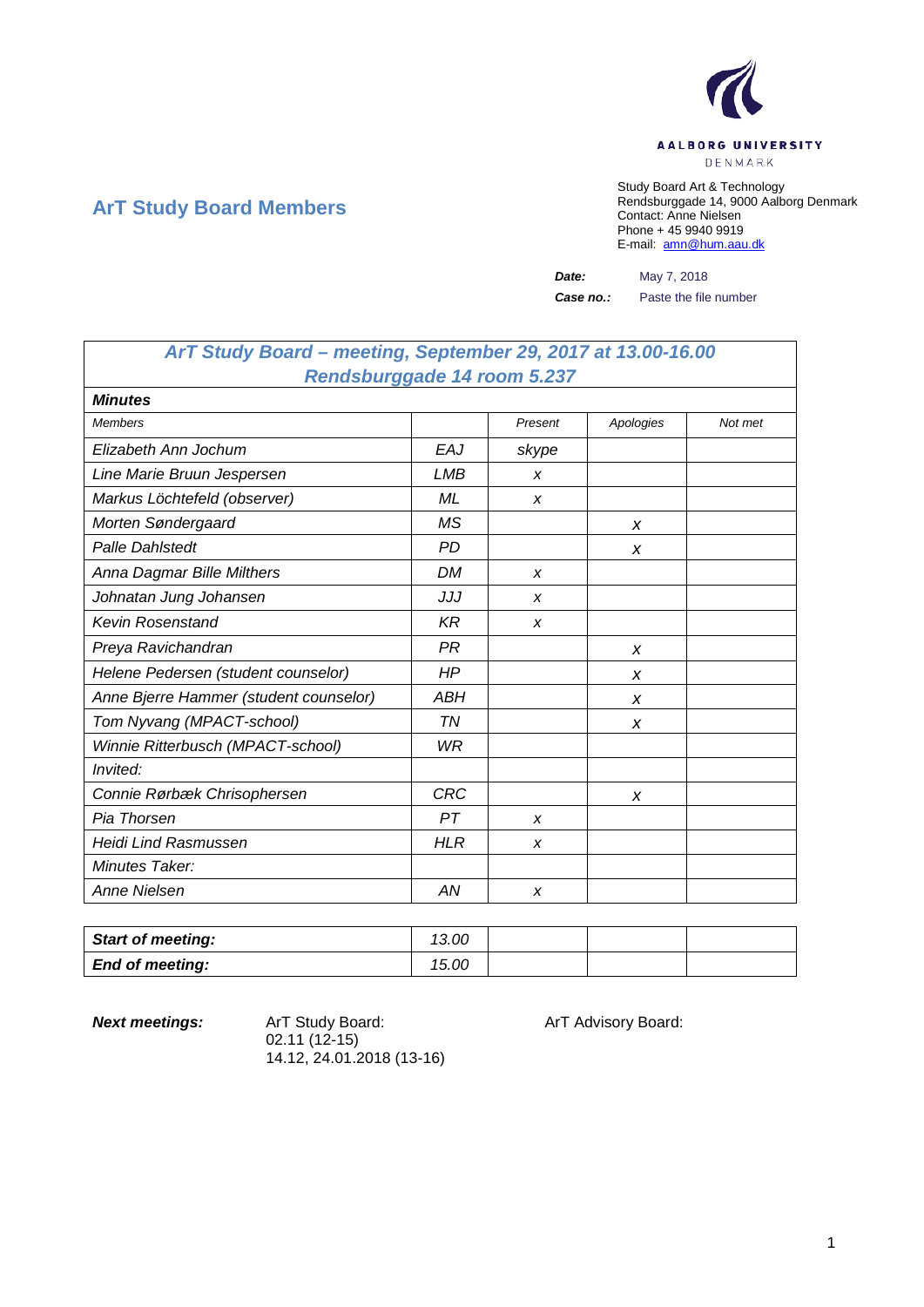

| Items: |                                                                                                                                                                                                                                                                                                                                                                                                                                                            |
|--------|------------------------------------------------------------------------------------------------------------------------------------------------------------------------------------------------------------------------------------------------------------------------------------------------------------------------------------------------------------------------------------------------------------------------------------------------------------|
| 1.     | Approval of Agenda 29.09.2017                                                                                                                                                                                                                                                                                                                                                                                                                              |
|        | Approved                                                                                                                                                                                                                                                                                                                                                                                                                                                   |
| 2.     | Approval of Minutes 16.08.2017                                                                                                                                                                                                                                                                                                                                                                                                                             |
|        | Approved                                                                                                                                                                                                                                                                                                                                                                                                                                                   |
| 3.     | News:                                                                                                                                                                                                                                                                                                                                                                                                                                                      |
| 3.a.   | <b>Head of Study (LMB)</b>                                                                                                                                                                                                                                                                                                                                                                                                                                 |
|        | Elective (LMJ)<br>$\bullet$<br>Collaboration Music Conservatory. PD and LMBJ - follow up.<br>Follow up on ArT Strategy and action plan (LMBJ and PD)<br>$\bullet$<br>Revision of Study Regulation 2017 and or 2018.<br>$\bullet$                                                                                                                                                                                                                           |
|        | LMBJ:                                                                                                                                                                                                                                                                                                                                                                                                                                                      |
|        | No following up from PD and LMBJ cause of illness. (Postponed to next meeting.                                                                                                                                                                                                                                                                                                                                                                             |
|        | LMBJ have had a meeting with Mads Walther-Hansen, Music Study Board. It is possible to cooper-<br>ate between ArT and Music – especially at the $3rd$ year. It is suggested that the specialization in<br>"Poplyd" is offered modules at ArT - Art Based Research, Art and Technology Entrepreneurship and<br>Play and Event all 5 ECTS                                                                                                                    |
|        | Visit from ESAP - Escola Superior Artistica do Porto, Portugal. Jorge T. Margues is teaching at ArT1<br>in Sketching Techniques.                                                                                                                                                                                                                                                                                                                           |
|        | Semester start ArT1 Fall 2017. Art1 has not had a good start this year because of sickness amongst<br>the teachers. LMBJ has done a big effort to find substitutes for the missing modules. There are still 2<br>lessons to be planned and hopeful it will work out, she and the department is working to find a solu-<br>tion. The students have been told, and they will get the lessons - though the schedule will be<br>pressed later in the semester. |
|        | Study Regulation - revision in November.                                                                                                                                                                                                                                                                                                                                                                                                                   |
|        | Bad wording in the exiting Study Regulation (Sept. 2015) will be corrected, Nov. 2017<br>$\bullet$<br>LMBJ suggested setting a working group to do a bigger revision. Streamline the regulation,<br>$\bullet$<br>modules looks alike - go through content and goals. Revision of courses. This was accepted<br>and the group was settled - LMBJ, ML and JJJ. Nov. 2018                                                                                     |
| 3.b.   | <b>Students (DM)</b>                                                                                                                                                                                                                                                                                                                                                                                                                                       |
|        | Funding from HUM FAK to activity for ArT students (KR)<br>$\bullet$                                                                                                                                                                                                                                                                                                                                                                                        |
|        | DM:                                                                                                                                                                                                                                                                                                                                                                                                                                                        |
|        | ArT3 wants to have a meeting with ArT1 to share experiences about the study and to give good<br>news and how to organize your private life in Aalborg/Denmark.                                                                                                                                                                                                                                                                                             |
|        | It has been a very unusually semester start this fall for ArT1, and DM ask the head of study to have<br>a meeting with the students to explain the situation. It was decided to ask the event committee to<br>arrange a social event - ex. Friday Bar where all students from ArT and teachers will be invited.                                                                                                                                            |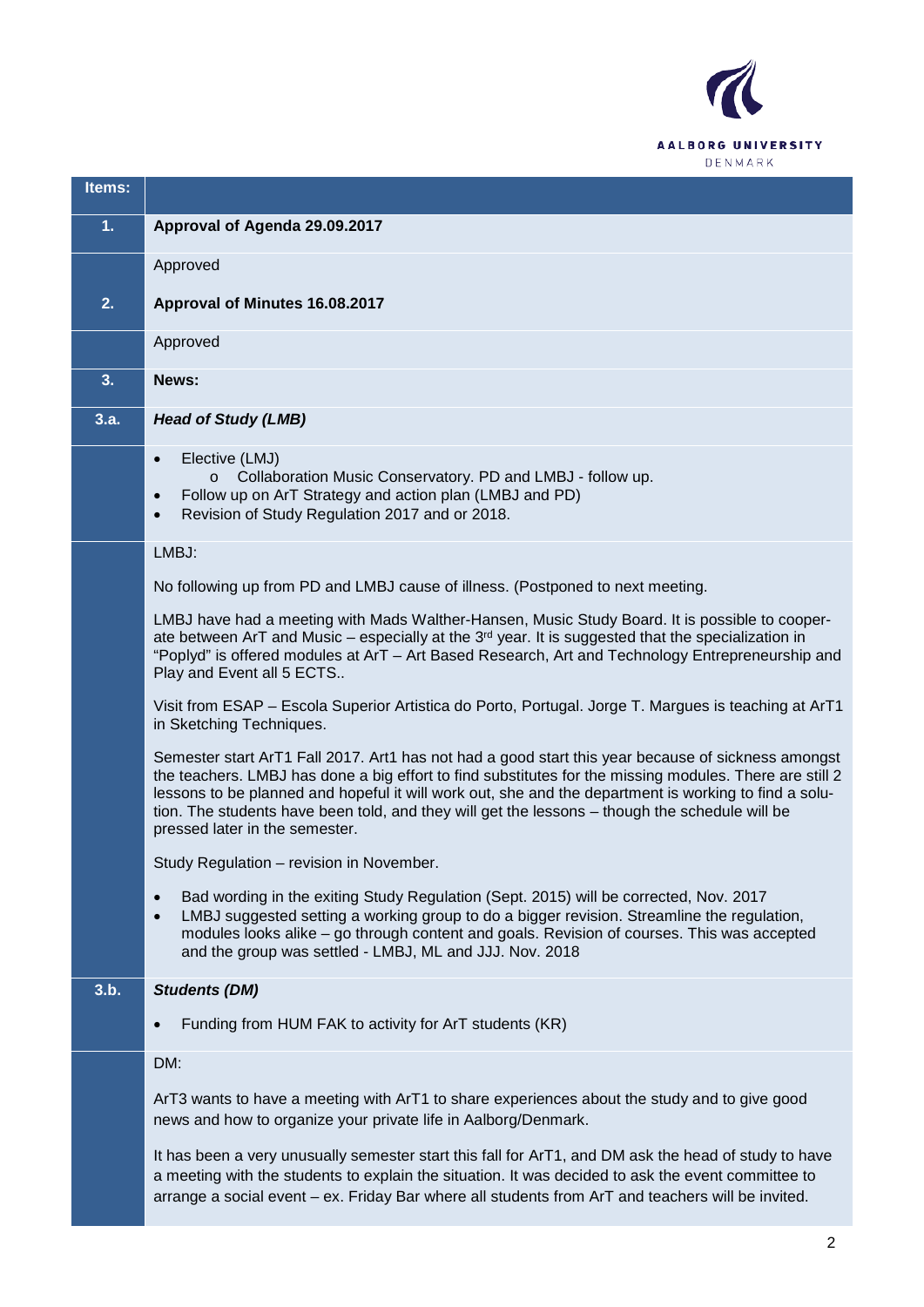

|      | KR:                                                                                                                                                                                                                                                                                                               |
|------|-------------------------------------------------------------------------------------------------------------------------------------------------------------------------------------------------------------------------------------------------------------------------------------------------------------------|
|      | Not much has happened since last meeting. Is still planning 1-2 events/Guest lecturers in Entrepre-<br>neurship, and still working on the content and to funding money for these events.                                                                                                                          |
| 3.c. | <b>Students Supervisors (ABH/HP)</b>                                                                                                                                                                                                                                                                              |
|      | Away on courses this week.                                                                                                                                                                                                                                                                                        |
| 3.d. | <b>MPACT-School (TN/WRB)</b>                                                                                                                                                                                                                                                                                      |
|      | Høring i organisationen over ændring af universitetets vedtægt (attached)<br>$\bullet$<br>Number of members in Study Boards.<br>$\circ$                                                                                                                                                                           |
|      | WBR:                                                                                                                                                                                                                                                                                                              |
|      | The Study board was informed about the change of organization, and there were no objection to the<br>hearing. AN will report to MPACT School.                                                                                                                                                                     |
| 4.   | Work place permit at ArT-Lab (postponed from last meeting)                                                                                                                                                                                                                                                        |
|      | Thomas Kristensen is working on describing all usual work in the Art-lab about "How to work in the<br>Art-Lab". If there has to be done work that are not pre-approved in the regulations (students) – they<br>will need a signed approval - Work place permits - from the supervisor and from the lab personnel. |
|      | ArT1 has had their safety course in the Art Lab, and will late get a safety course on how to work in<br>the wood workshop – this is planned to be in October (for both ArT1 and ArT3).                                                                                                                            |
|      | Good news there has been made an agreement with Create and ArT. To give Art students access to<br>the model lab for work with small wood models.                                                                                                                                                                  |
| 5.   | Uddannelsesevaluering - 2017 (attached)                                                                                                                                                                                                                                                                           |
|      | (Invited CRC and PT)                                                                                                                                                                                                                                                                                              |
|      | The Study Board cannot identify any action point as there are too few students that have answered<br>the evaluation.                                                                                                                                                                                              |
|      | It was discussed what to do to get a higher answering % – as the Study Board needs feed-back from<br>the students. It was suggested that the head of study should participate in the 3rd semester group<br>meeting at 6 <sup>th</sup> semester - to encourage the student's comments about the whole study.       |
|      | Another question was to include other activities to urge the students to fill out the evaluation - possi-<br>ble to send good propositions to LMBJ.                                                                                                                                                               |
| 6.   | <b>Requisitions 2018 - budget</b>                                                                                                                                                                                                                                                                                 |
|      | Semester coordinators Art2, Art4, Art6 and International Study Trip<br>$\bullet$                                                                                                                                                                                                                                  |
|      | <b>Requisitions buffers F18 / E18</b><br>$\bullet$                                                                                                                                                                                                                                                                |
|      | Guest Lecturers, External Lecturers, Key ratios (>3), What is acceptable<br>$\circ$                                                                                                                                                                                                                               |
|      | Art6: FH.                                                                                                                                                                                                                                                                                                         |
|      | Art4: TB? (Line will get an update on Tonys leave from MT next week).                                                                                                                                                                                                                                             |
|      | Art2: LMBJ - i.e. LMBJ will not be coordinating ArT1 next fall and there will have to be pointed                                                                                                                                                                                                                  |